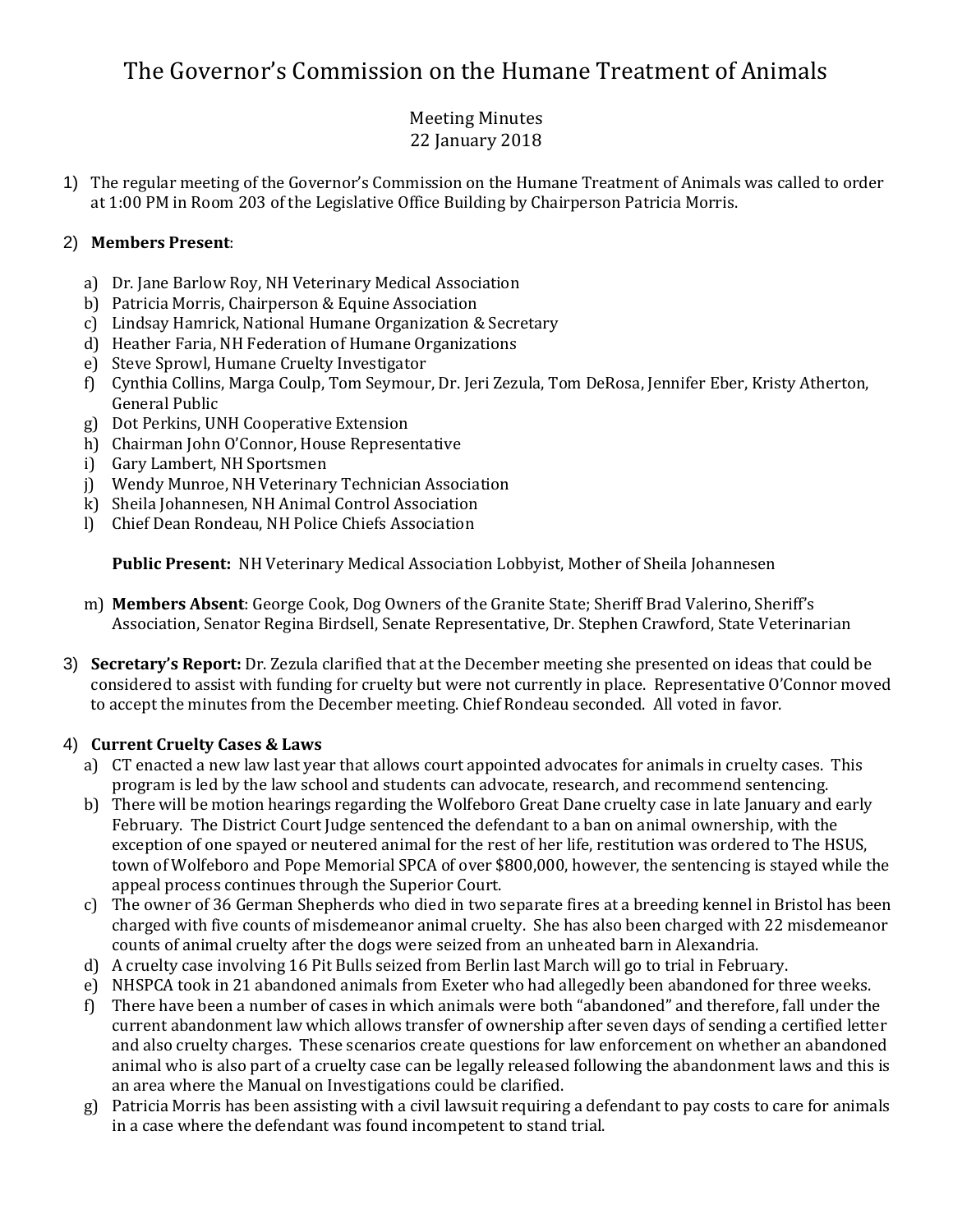#### 5) **2018 Legislative Review & Commission Votes**

- a) The Commission voted on the following bills:
	- i) **HB 1394:** Allows citizens to intervene when an animal is in distress in a hot car as long as law enforcement has been notified and cannot respond in time to rescue the animal.
		- **a)** The majority of the Commission voted to **support HB 1394**
			- **i)** Yay 9
			- ii)  $No-2$
			- **iii)** Monitor 5
			- **iv)** Abstain 1
		- **b)** The public hearing for this bill was held on 1/17 with House Criminal Justice & Public Safety. They are expected to vote on the bill next week.
		- **c)** Discussion Recommendation to add animal control, state park staff and mall security to the law enforcement section of the current law as they are on scene faster than law enforcement in many cases.
	- ii) **HB 1723:** Reduces the burden of proof needed for felony animal cruelty from "purposeful" to "reckless" and allows felony penalties for cruelty that results in the death of an animal.
		- **a)** The majority of the Commission voted to **monitor HB 1723**
			- **i)** Yay 0
			- $\overline{ii}$ ) No 0
			- **iii)** Monitor 16
			- **iv)** Abstain 1
		- **b**) The public hearing for this bill was held on 1/16 with House Environment & Agriculture. Testimony included questions on unintended consequences of reducing the burden of proof. The committee sent a letter to the AG's office for a review and is waiting on a response.
	- iii) **HB 1385:** Creates a committee to study animal welfare
		- **a)** The majority of the Commission voted to **oppose HB 1385.**
			- **i)** Yay 0
			- **ii)** No 15
			- **iii)** Monitor 1
			- **iv)** Abstain 1
		- **b)** The public hearing for this bill will be on February 13<sup>th</sup> at 10am with House Environment & Agriculture. The Commission discussed the duplication of effort with the Commission's work and this proposed study committee.
	- iv) **HB 1238:** This bill updates a former law that was not updated when the number of the animal cruelty code changed. This is an administrative update and allows for liens on a defendant's seized property (the animals) to cover the costs of animal cruelty and allows law enforcement to seize an animal if they personally witness animal cruelty.
		- **a)** The majority of the Commission voted to **support HB 1238.**
			- **i)** Yay 11
			- **ii)** No 0
			- **iii)** Monitor 5
			- **iv)** Abstain 1
		- **b)** The public hearing on this bill was held on 1/23 with House Environment & Agriculture. Testimony included discussions on cost of animal care, whether the code this bill addresses is outdated and needs to be studied further, repealed or updated.
	- v) **HB 1412:** This bill would add native wildlife to the animal cruelty code.
		- **a)** The majority of the Commission voted to **support HB 1412.**
			- **i)** Yay 10
			- **ii)** No 1
			- **iii)** Monitor 5
			- **iv)** Abstain 1
			- **b)** The public hearing on this bill was held on 1/16 with House Fish & Game & Marine Resources. This bill has been heard before and the Department of Fish & Game has offered an amendment which would move the criminal penalties for native wildlife only to Fish & Game code ensuring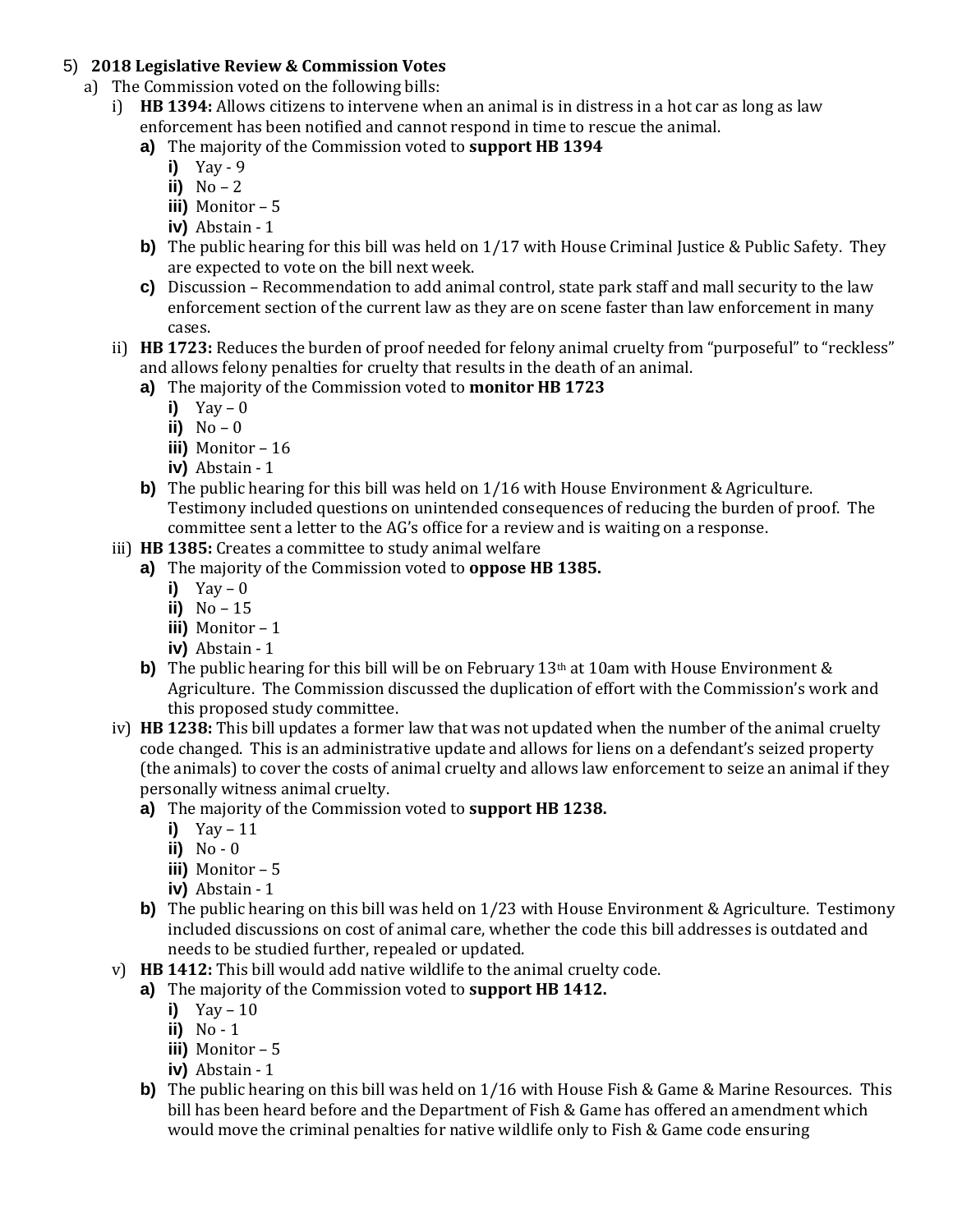Conservation Officers are the ones to enforce it. The amendment includes the exemptions for all lawful hunting and trapping practices.

# 6) **Legislative Protocols**

- a) The Commission discussed protocols for submitting testimony on legislation. It was agreed that only the Chairperson should testify on behalf of the Commission. When other stakeholders testify they can state they serve on the Commission but must be clear they are not speaking for the Commission.
- b) The Commission welcomes written comments on any of the selected bills from stakeholder groups to include in the minutes and/or Governor's Legislative Report.
- c) The Legislative Committee will draft its first report for the Governor for review at the February meeting. Comments on legislation, not to exceed one paragraph per bill, must be submitted to George Cook and Lindsay Hamrick by February 9<sup>th</sup> for inclusion in the report.

# 7) **Discussion and Vote on HB 569-FN: Relative to Animal Cruelty**

- a) Patricia Morris stated that a review of case law has mollified her original concerns regarding the constitutionality of the law. The U.S. Constitution under Amendment 4 speaks to the treatment of animals as evidence as different from other property in a cruelty case and holds a unique legal status. Further, what happens in a civil case does not impede on the criminal investigation as the civil hearing requires the owner to pay for the costs to care for the animals, which they would have spent while the animals were under their care, and is not a penalty for misconduct.
- b) Lindsay Hamrick reviewed the objectives of the bill and provided the attachment to Commission members. The objectives include 1) expand the definition of a commercial dog breeder as someone who owns five or more breeding female dogs who are bred for the purpose of selling their offspring, 2) cost of animal care law creating a civil hearing for a Judge to determine a reasonable amount for a defendant to pay toward the care of the animals while the case is pending, 3) clarify that felony penalties will apply for purposeful cruelty that results in the death or serious bodily injury of an animal, 4) require mandatory inspections of all pet vendors (animal shelters, rescues, brokers, commercial kennels and pet stores) every other year by the Department of Agriculture and, 5) reinsert language back into RSA 437 that was inadvertently removed during the state budget process. The bill includes a \$200,000 appropriation to the Department of Agriculture to hire two inspectors and includes a fiscal note from the Department of Agriculture of \$452,621 in 2019.
- c) The majority of the Commission voted to **support SB 569-FN**
	- i) Yay 11
	- ii) No 0
	- iii) Monitor 5
	- iv) Abstain 1

# 8) **Cruelty tracking**

- a) UNH law is providing an intern to help with tracking of cases. The subcommittee will provide a draft report at the February meeting of 2016 and 2017 stats from law enforcement, NHFHO investigative staff and court data (charges and convictions).
- b) Court data submitted last month does not include juvenile cases. RSA 435 (the equine care laws) brought up an additional two cases. The UNH student will be looking at motor vehicle charges related to animal cruelty.
- c) The report will be the best scope of the issue but is not a perfect process and the holes in the data will help guide the Commission to track it in the future.

# 9) **Funding & Education**

- a) Cooperative Extension is currently updating their animal care brochures which will complement the updates to the Commission's brochures.
- b) The NH Federation of Humane Organizations has agreed to organize and manage an animal cruelty decal fund including protocols for review and disbursement, financial tracking, etc., however, they will need a bill to be amended this session in order to do so. Chairman O'Connor gave a few example bills where the cruelty decal could be attached.